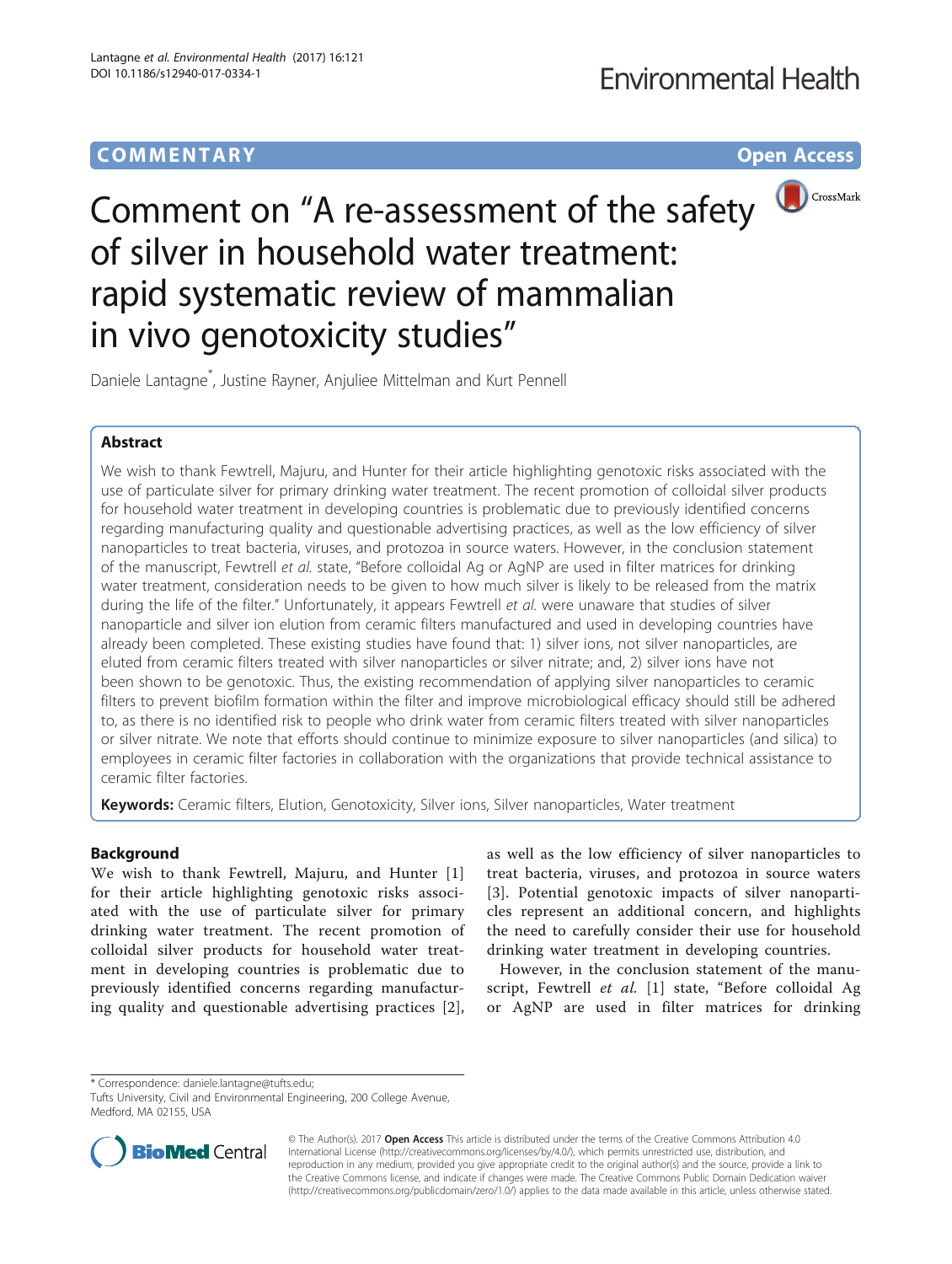water treatment, consideration needs to be given to how much silver is likely to be released from the matrix during the life of the filter (e.g., work by Garboś and colleagues)." Unfortunately, the work completed by Garboś was not conducted in matrices similar to the ceramic filters manufactured in developing countries and the authors appear to be unaware that studies of silver nanoparticle and silver ion elution from ceramic filters manufactured and used in developing countries have already been completed [[4\]](#page-3-0).

## Main text

Ceramic water filters are locally manufactured in more than 50 countries worldwide [[5](#page-3-0)], are considered one of the most promising household water treatment methods [[6](#page-3-0)], and application of silver nanoparticles (nAg or AgNP) or silver nitrate  $(AgNO<sub>3</sub>)$  has been shown to reduce biofilm formation within, and improve the microbiological efficacy of, ceramic water filters [[7](#page-3-0)]. There are benefits and drawbacks to either form of silver applied to ceramic filters; silver nitrate can be purchase locally and is less expensive, while silver nanoparticles must be imported. However silver nitrate elutes more quickly, and silver concentrations in treated drinking water are more likely to exceed World Health Organization guidelines if applied at concentrations sufficient to improve disinfection performance [\[4, 7\]](#page-3-0). Thus, silver nanoparticles are recommended for use in ceramic filter factories [[5](#page-3-0)].

In the Mittelman *et al.*<sup>3</sup> study, the impacts of nanoparticle detachment, dissolution, and cation exchange on silver elution was investigated as a function of influent water pH  $(5-9)$ , ionic strength  $(1-50 \text{ mM})$ , and cation species (Na<sup>+</sup>, Ca<sup>2+</sup>, Mg<sup>2</sup>) from filter disks painted with 0.03 mg/g casein-coated (nAg) or  $(AgNO<sub>3</sub>)$ . Under all conditions and regardless of the applied silver form, silver elution was controlled by the release of  $Ag<sup>+</sup>$  and subsequent cation exchange reactions within the ceramic filter. Overall, > 99% of silver was eluted as dissolved Ag<sup>+</sup> form rather than in the nanoparticle (nAg) form.

Thus, silver nanoparticles were not directly released into drinking water from ceramic filters impregnated with nAg, rather  $Ag^+$  eluted from ceramic filters (regardless of whether they were painted with silver nanoparticles or silver nitrate solution). Since all 16 studies identified in the Fewtrell et al. [[1\]](#page-2-0) review focused on the genotoxic risk of silver nanoparticles (nAg), rather than the risk from silver ions, the conclusions of the Fewtrell et al. [\[1](#page-2-0)] are not applicable to exposure from drinking water treated with locallymanufactured ceramic filters impregnated with silver nanoparticles or silver nitrate.

Additionally, a recent study by Li et al. [\[8](#page-3-0)] examined the mechanisms of genotoxicity of nAg and Ag<sup>+</sup>, using a mammalian cell micronucleus assay. Their work incorporated gene expression analysis, measurements of oxidative stress, and the use of a reactive oxygen species scavenger and a chelator to evaluate the role of  $Ag<sup>+</sup>$  in the genotoxicity of nAg. The authors found that silver ions  $(Ag+)$  did *not* release hydroxyl radicals and concluded: "These results suggest that, although both AgNPs and Ag<sup>+</sup> can cause genotoxicity via producing oxidative stress, the mechanisms are different and the nanoparticles, but not the released ions, are mainly responsible for the genotoxicity of AgNPs."

Thus, the primary exposure to silver nanoparticles with regards to ceramic filters is to employees during production, not users drinking the water. In ceramic filter factories, silver is imported in either a powder or concentrated liquid form [[5\]](#page-3-0). Employees typically prepare a concentrated silver solution once per week or month, depending on production, and dilute the solution as needed for application to ceramic filters. It is currently recommended that employees wear N95 masks to reduce exposure when preparing powdered or liquid silver nanoparticles, and wear gloves when applying dilute solution onto filters [[5](#page-3-0)]. Fewtrell et al. [[1\]](#page-2-0) are correct in stating that "health and safety precautions are not strictly adhered to in the production of ceramic filters in low income countries" [\[9](#page-3-0)] and while the only study included in the Fewtrell et al. [[1\]](#page-2-0) paper that evaluated exposure via inhalation found no difference, maintaining precautionary administrative controls and personal protection equipment use to minimize exposure when handling silver is still advised. Additionally, the key health risk of silica exposure during clay processing for employees in ceramic filter factories should also be ameliorated with personal protective equipment [\[10](#page-3-0)].

## Conclusions

In summary, based on existing data that Fewtrell et al. [[1](#page-2-0)] did not reference: 1) silver ions, not silver nanoparticles, are eluted from ceramic filters treated with silver nanoparticles or silver nitrate; 2) silver ions have not been shown to be genotoxic; 3) the existing recommendation of applying silver nanoparticles to ceramic filters to prevent biofilm formation within the filter and improve microbiological efficacy should still be adhered to; and, 4) efforts should continue to minimize exposure to silver nanoparticles (and silica) to employees in ceramic filter factories in collaboration with the organizations that provide technical assistance to ceramic filter factories.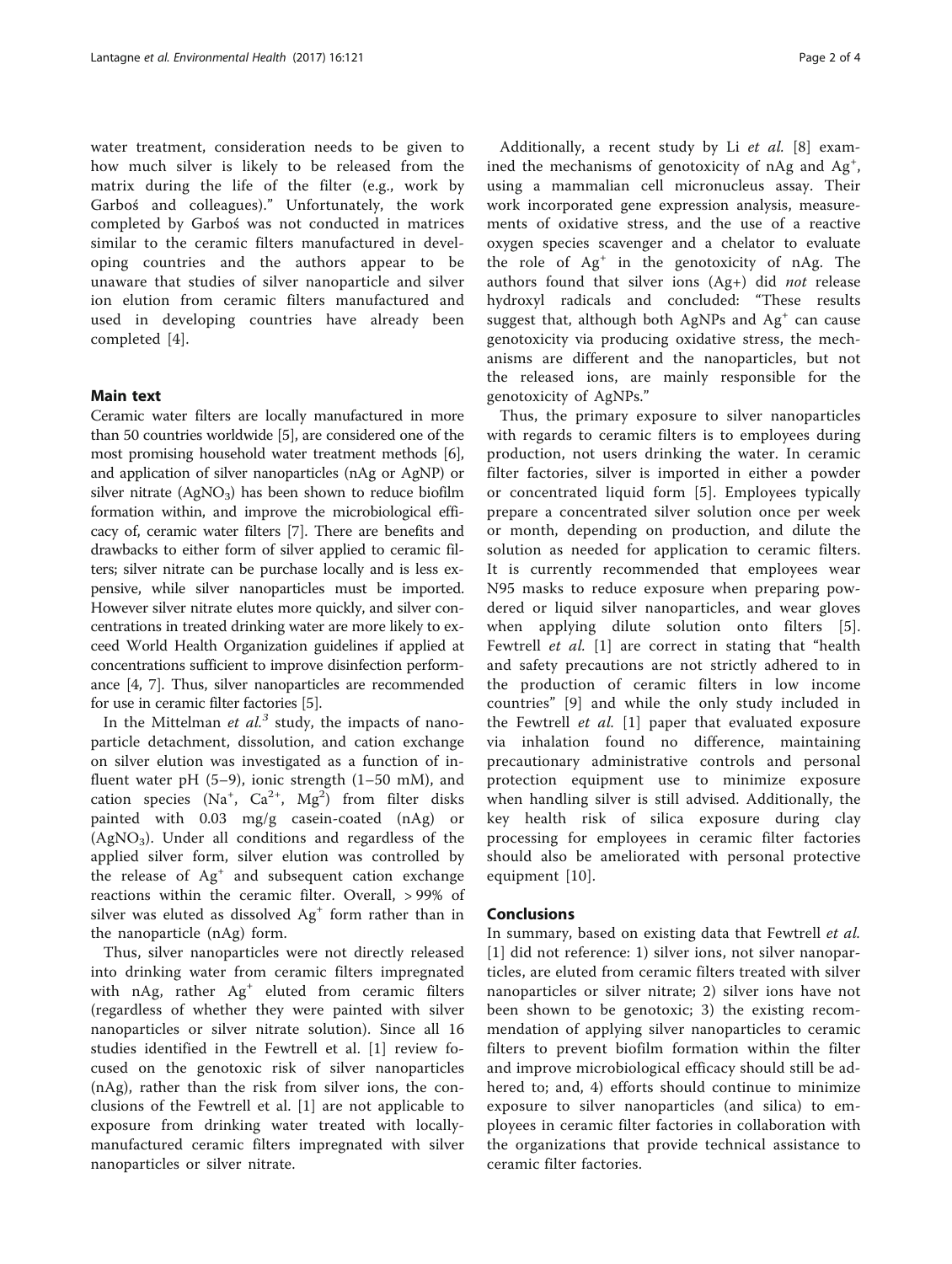## <span id="page-2-0"></span>Author's response to: Comment on "A re-assessment of the safety of silver in household water treatment: rapid systematic review of mammalian in vivo genotoxicity studies"

Paul R. Hunter<sup>1\*</sup>, Batsirai Majuru<sup>1</sup> and Lorna Fewtrell<sup>2</sup>

<sup>1</sup>Norwich Medical School, University of East Anglia, Norwich NR4 7TJ, UK <sup>2</sup>Centre for Research into Environment and Health, University of Aberystwyth, Aberystwyth, UK

## Abstract

We thank Lantagne and colleagues for their comments on our recent paper. As we stated in our original paper we could find no evidence that ionic silver was associated with genotoxicity and the balance of evidence indicates that it is not. About whether ceramic filters release nanoparticles in routine use, we do not consider that the single laboratory study is necessarily sufficient to assess the risk over the lifetime of a single ceramic filter during routine use in the field. We do agree with Lantagne and colleagues that risk from occupational exposure to silver nanoparticles during production of filters in low income countries with inadequate personal protection is a significant concern.

## Keywords

SilverNanoparticlesGenotoxicityDNA damageNanocomposites

## Main text

We thank Lantagne and colleagues for their comments on our recent paper [1]. We would like to respond to two points. Firstly about the potential genotoxicity of ionic silver. We agree that ionic silver does not appear to be genotoxic and we stated this very clearly in our paper: "We did not find any papers which suggested that in vivo exposure to ionic silver posed a threat of genotoxicity, but those few studies that reported on ionic silver found no effect even from in vitro studies". Given that the recent paper that Lantagne cites [\[8](#page-3-0)] was not an in vivo study either but an in vitro study, it would have not been included in our review and does not alter our conclusion in this regard.

On the issue of release of nanoparticles from silver nanocomposites. We did state that "Before colloidal Silver or Silver Nanoparticles are used in filter matrices for drinking water treatment, consideration needs to be given to how much silver is likely to be released from the matrix during the life of the filter". Release of nanoparticles from nanocomposites is certainly a cause for concern [[11, 12\]](#page-3-0). However, there are many different types of filter and we did not feel there was sufficient evidence to debate whether certain filters were more or less likely to release nanoparticles over their lifetime than others. Lantagne *et al.* cite their paper to show that

in the laboratory at least it is ionic silver and not nanoparticles that is released [\[4](#page-3-0)]. We would, however, question whether the results of this carefully controlled laboratory based study can be extrapolated to the lifetime of a ceramic filter's use when such filters may be subject to a range of abuse not modelled in these laboratory experiments.

Finally, we would join with Lantagne and colleagues in stressing the potential occupational risks associated with the use of silver nanoparticles in manufacturing in low income countries. The use of appropriate personal protective equipment is essential and consideration should probably also be given to the need for health screening of workers.

#### Abbreviations

Ag + : Silver ions; AgNO<sub>3</sub>: Silver nitrate; AgNPor nAg: Silver nanoparticles

## Acknowledgments

Not applicable

# Funding

Not applicable

### Availability of data and materials Not applicable

## Authors' contributions

DL wrote the draft comment, revised based on co-author input, and submitted comment. JR, AM, and KP reviewed the comment. All authors read and approved the final manuscript.

#### Ethics approval and consent to participate

Not applicable

#### Consent for publication

Not applicable

#### Competing interests

The authors declare no competing interests.

## Publisher's Note

Springer Nature remains neutral with regard to jurisdictional claims in published maps and institutional affiliations.

### Received: 13 July 2017 Accepted: 1 November 2017 Published online: 13 November 2017

## References

- 1. Fewtrell L, Majuru B, Hunter PR. A re-assessment of the safety of silver in household water treatment: rapid systematic review of mammalian in vivo genotoxicity studies. Environ Health. 2017;16:1.
- 2. Murray A, Pierre-Louis J, Joseph F, Sylvain G, Patrick M, Lantagne D. Need for certification of household water treatment products: examples from Haiti. Tropical Med Int Health. 2015;20(4):462–70.